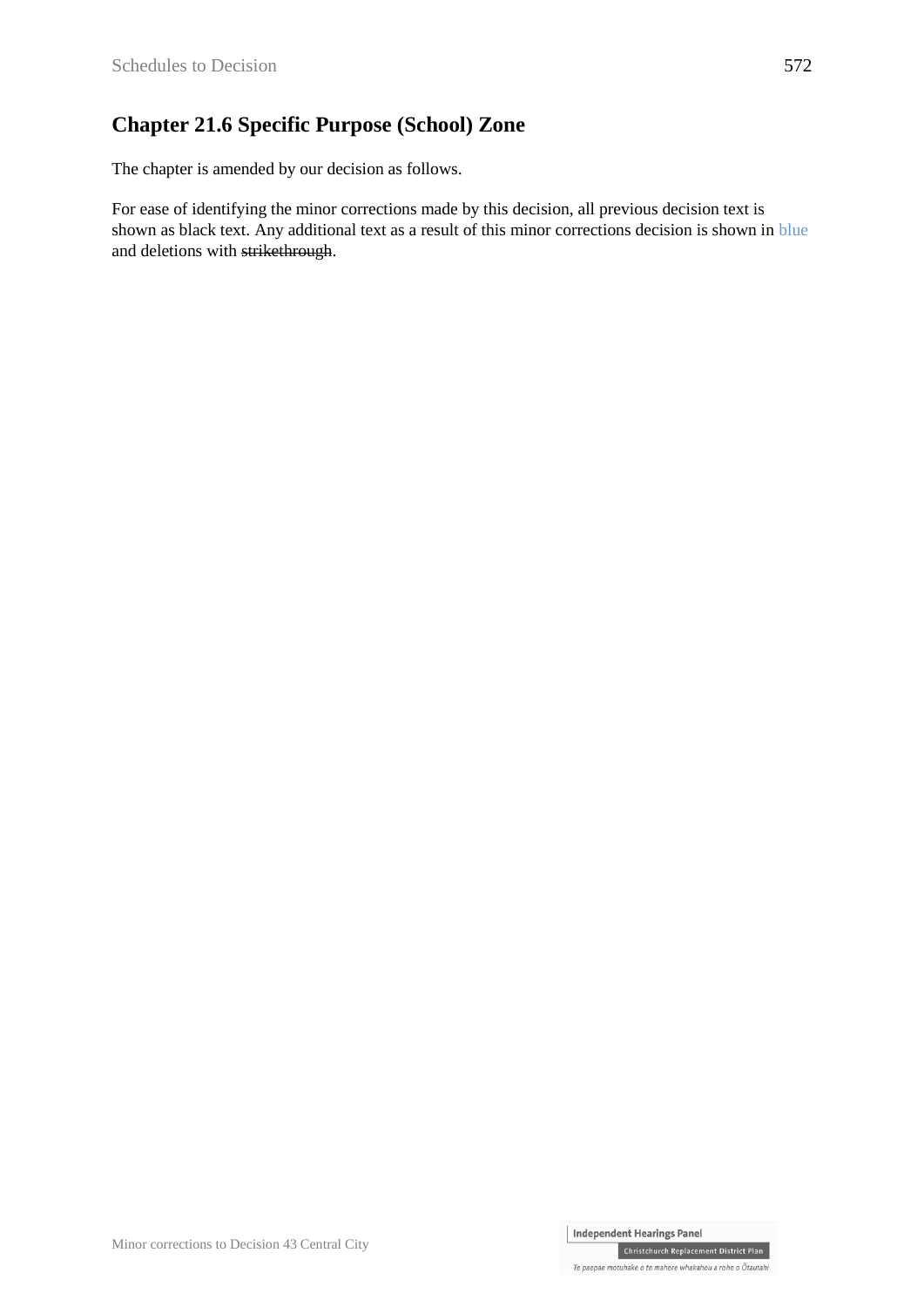# **21.6 Specific Purpose (School) Zone**

## **21.6.1 Introduction**

This introduction is to assist the lay reader to understand how this chapter works and what it applies to. It is not an aid to interpretation in a legal sense.

The provisions in this chapter give effect to the Chapter 3 Strategic Directions Objectives.

This chapter relates to activities that may occur in the Specific Purpose (School) Zone. Objectives, policies, rules, standards and assessment criteria provide for activities in this zone.

The Specific Purpose (School) Zone applies to a number of public and private school sites throughout the district. It seeks to enable education providers to efficiently use and develop their land and buildings for education activities and as hubs for a diverse range of community activities. It also seeks to mitigate significant adverse effects on the amenity of adjoining zones, and to recognise and enhance the contribution of education buildings and sites to the character of neighbourhoods.

## **21.6.2 Objectives and policies**

#### **21.6.2.1 Objective – Use of education facilities**

- a. Education providers are able to efficiently use and develop their land and buildings, within the wider network of education facilities across Christchurch, for:
	- i. education activity; and as
	- ii. hubs for a diverse range of community activities,

while:

- iii. mitigating significant adverse effects on the amenity of adjoining zones, and
- iv. recognising and enhancing the contribution of education buildings and sites to the character of neighbourhoods.

#### **21.6.2.1.1 Policy – Community use of education facilities**

a. Provide for community use of education land and buildings, including use for active and passive recreation, where such use of land and buildings is compatible with, and secondary to, the use of the site for education activity.

#### **21.6.2.1.2 Policy – Amenity of neighbourhoods**

a. Ensure adverse effects from education sites on neighbourhood amenity, including effects arising from building location and scale, traffic, parking, and noise are not significant, while also recognising the benefits of education and community activities occurring on school sites for the wider community.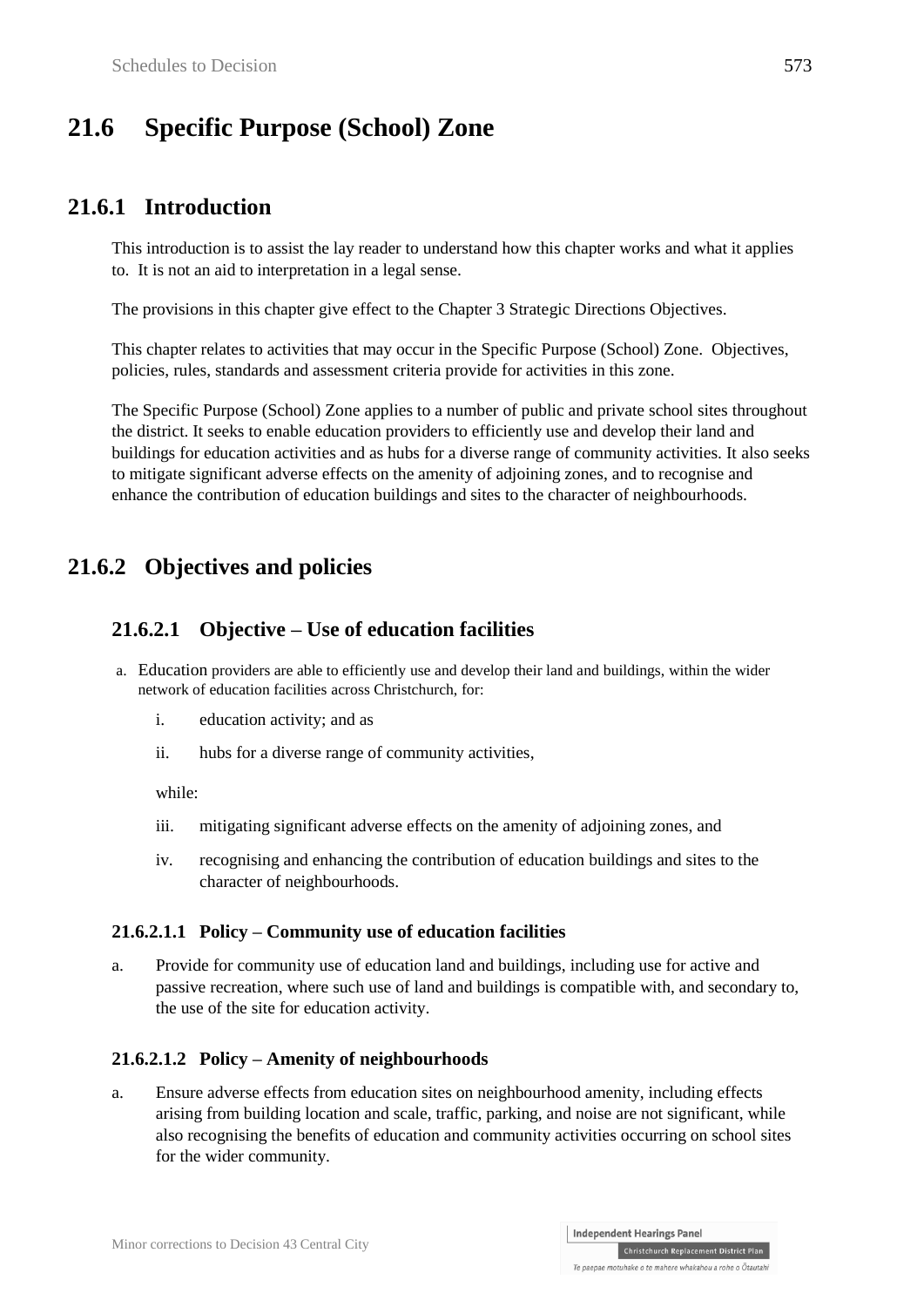#### **21.6.2.1.3 Policy – Contribution of education sites to the character of neighbourhoods**

a. Encourage education providers to develop buildings and sites to a high standard of visual amenity and design.

#### **21.6.2.2 Objective – Future use of surplus education land and buildings**

a. Change of use of surplus education land and buildings to activities compatible with the surrounding area is facilitated.

#### **21.6.2.2.1 Policy – Additional development provisions**

a. Provide for land and buildings no longer required for an education activity to be developed for other uses where those uses are consistent with the provisions applicable in the surrounding environment.

### **21.6.3 How to interpret and apply the rules**

- a. The rules that apply to activities in the Specific Purpose (School) Zone are contained in the activity status tables (including activity specific standards) in Rule 21.6.4 and the built form standards in Rule 21.6.5.
- b. The activity status tables and standards in the following chapters also apply to activities in the Specific Purpose (School) Zone:
	- **5** Natural Hazards;
	- **6** General Rules and Procedures:
	- **7** Transport;
	- **8** Subdivision, Development and Earthworks;
	- **9** Natural and Cultural Heritage;
	- **11** Utilities and Energy; and
	- **12** Hazardous Substances and Contaminated land.
- c. Where the word "facility" is used in the rules, it shall also include the use of a site/building for the activity that the facility provides for, unless expressly stated otherwise.

Similarly, where the word/phrase defined include the word "activity" or "activities", the definition includes the land and/or buildings for that activity unless stated otherwise in the activity status tables.

d. Appendices 21.6.7.1, 21.6.7.2 and 21.6.7.3 list the alternative zones that apply to each of the school sites. Rules 21.6.5.1, 21.6.5.2, 21.6.5.3 and 21.6.5.4 21.6.4.1.1, 21.6.4.1.2, 21.6.4.1.3 and 21.6.4.1.4 provide for any additional activities or facilities on each of the school sites in accordance with the rules in the relevant alternative zone listed in Appendix 21.6.7.1, 21.6.7.2 and 21.6.7.3.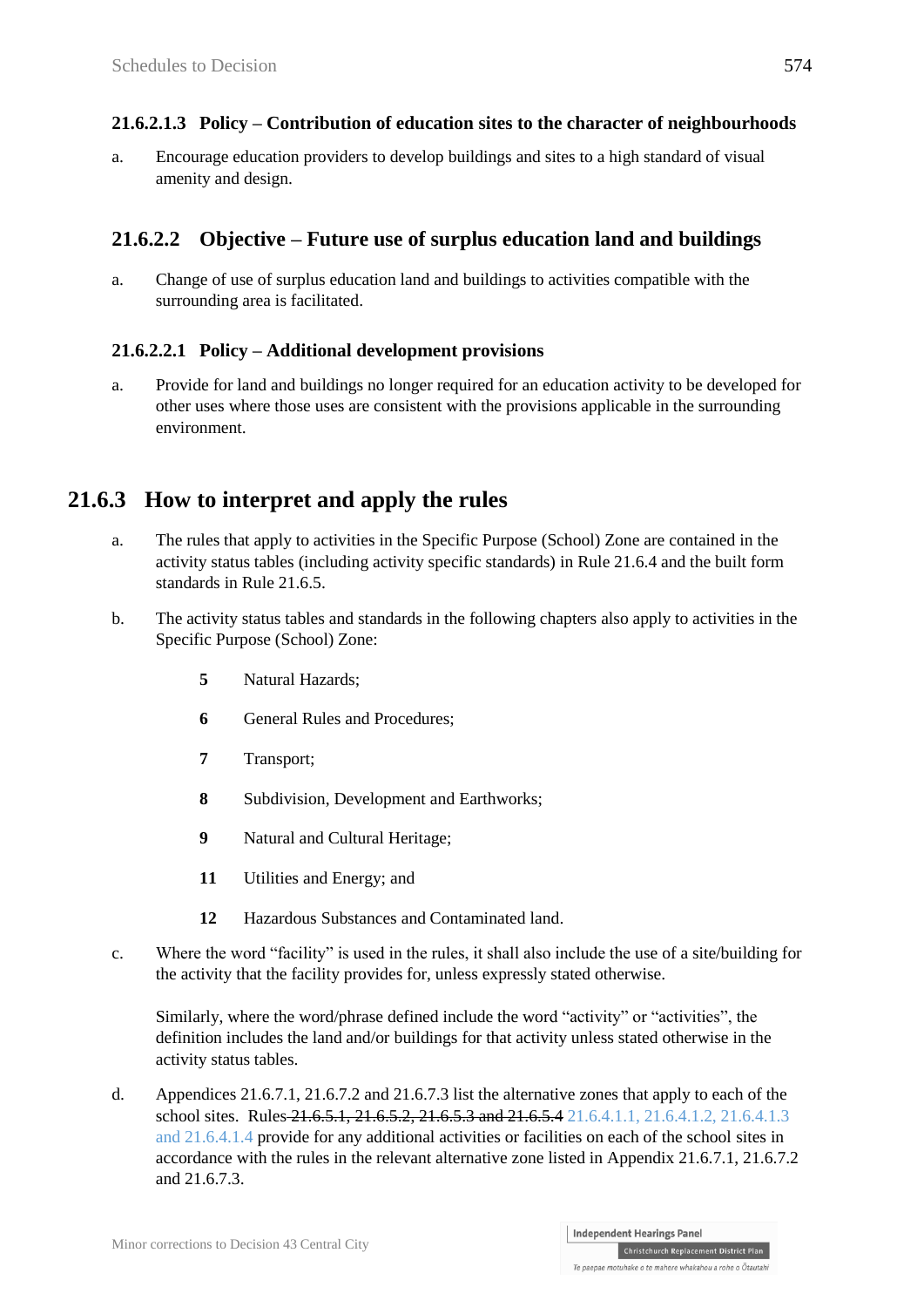# **21.6.4 Rules – Specific Purpose (School) Zone**

## **21.6.4.1 Activity status tables**

#### **21.6.4.1.1 Permitted activities**

The activities listed below are permitted activities in the Specific Purpose (School) Zone if they meet any activity specific standards set out in this table and the built form standards in Rule 21.6.5.

Activities may also be restricted discretionary, discretionary or non-complying as specified in Rules 21.6.4.1.2, 21.6.4.1.3 and 21.6.4.1.4.

|                | <b>Activity</b>                                                                                                                                                                                         | <b>Activity Specific</b><br><b>Standards</b> |
|----------------|---------------------------------------------------------------------------------------------------------------------------------------------------------------------------------------------------------|----------------------------------------------|
| <b>P1</b>      | Education activity activities and facilities, and additions to such facilities.                                                                                                                         | N <sub>il</sub>                              |
| P <sub>2</sub> | <b>Any spiritual activity and facility Spiritual activities and facilities</b><br>established before 2 May 2015, which are not ancillary to an education<br>activity, and additions to such facilities. |                                              |
| <b>P3</b>      | Community activities (but not community facilities a community facility)<br>occurring at an education or spiritual facility facilities.                                                                 |                                              |
| <b>P4</b>      | Any additional activities or facilities which would be permitted activities<br>in the alternative zone listed for that site in Appendices 21.6.7.1, 21.6.7.2<br>or $21.6.7.3$ .                         |                                              |

#### **21.6.4.1.2 Restricted discretionary activities**

The activities listed below are restricted discretionary activities.

Discretion to grant or decline consent and impose conditions is restricted to the matters of discretion set out in Section 21.6.6, as set out in the table below.

|                 | <b>Activity</b>                                                                                                             | The Council's discretion shall be limited to<br>the following matters:                                                                                    |
|-----------------|-----------------------------------------------------------------------------------------------------------------------------|-----------------------------------------------------------------------------------------------------------------------------------------------------------|
| RD1             | Any activity listed in Rule 21.6.4.1.1 that<br>does not meet the built form standard in<br>Rule 21.6.5.1.                   | Amenity of the Neighbourhood $-21.6.6.1$<br>a.<br>$(b)$ , $(d)$ , $(e)$ and $(h)$ .                                                                       |
| RD2             | Any activity listed in Rule 21.6.4.1.1 that<br>does not meet the built form standard in<br>Rule 21.6.5.2, or Rule 21.6.5.4. | a. Amenity of the neighbourhood $-21.6.6.1$<br>$(a), (b), (c), (d)$ and $(e).$                                                                            |
| RD <sub>3</sub> | Any activity listed in Rule 21.6.4.1.1 that<br>does not meet the built form standard in<br>Rule 21.6.5.3.                   | Amenity of the neighbourhood $-21.6.6.1$<br>a.<br>$(b)$ , $(c)$ , $(d)$ , $(e)$ , $(f)$ , $(g)$ and $(h)$ .<br>b. Traffic Issues $-21.6.6.2$ (a) and (b). |
| RD4             | Any activity listed in Rule 21.6.4.1.1 that<br>does not meet the built form standard in<br>Rule 21.6.5.6.                   | a. Water supply for firefighting $-21.6.6.3$ (a).                                                                                                         |
| RD5             | Any additional activities or facilities<br>which would be restricted discretionary                                          | The matters of discretion for the additional<br>activity or facility in the alternative zone listed                                                       |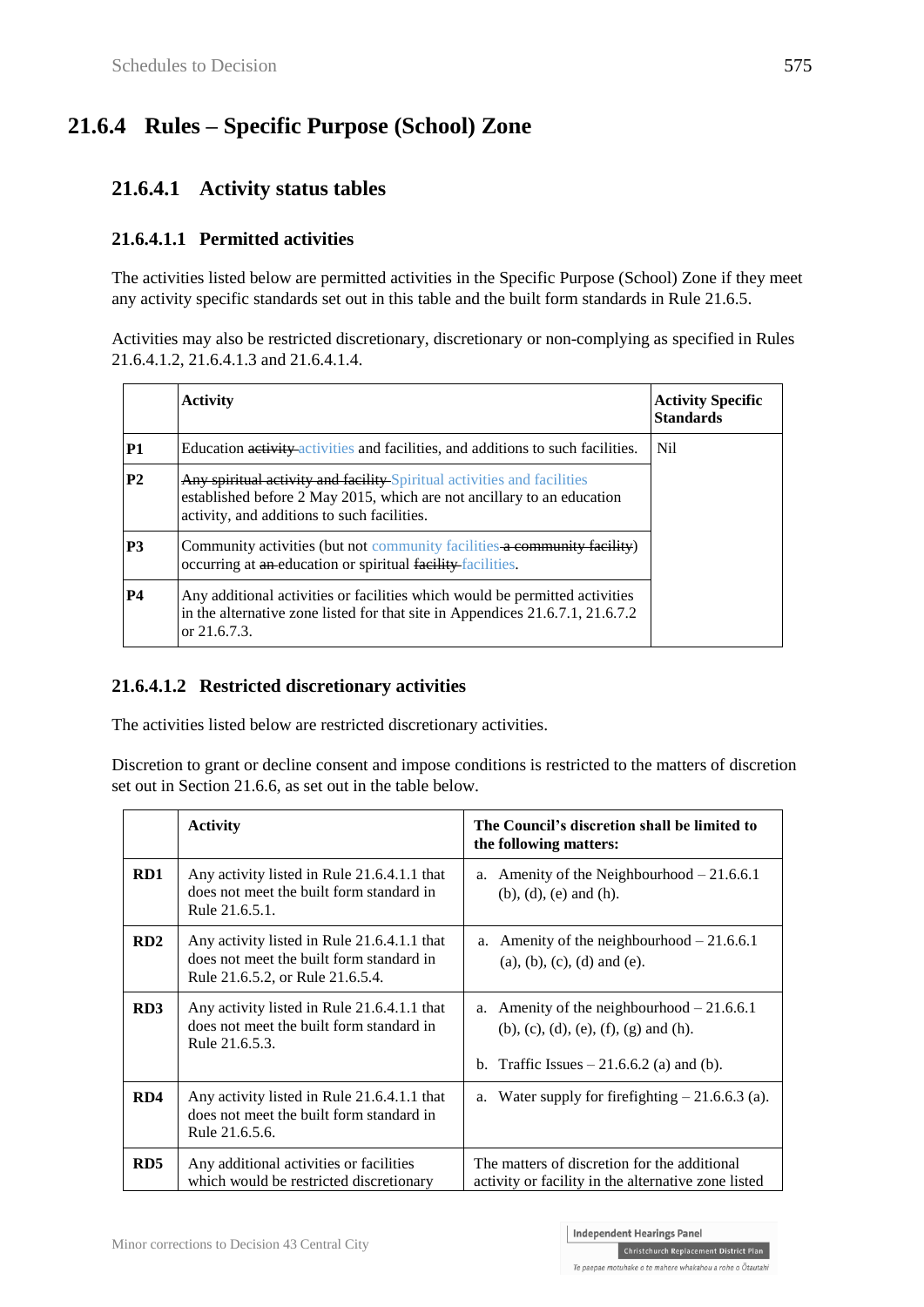|                 | activities in the alternative zone listed for<br>that site in Appendices 21.6.7.1, 21.6.7.2<br>or 21.6.7.3.                                                                                                                                                                                                                                                                                                                                                                                                                                                                                                                                                                                                                                                                                                     | for that site in Appendices 21.6.7.1, 21.6.7.2 or<br>21.6.7.3.                                                                                                                                                                                                                                                                                                                                                                                                         |
|-----------------|-----------------------------------------------------------------------------------------------------------------------------------------------------------------------------------------------------------------------------------------------------------------------------------------------------------------------------------------------------------------------------------------------------------------------------------------------------------------------------------------------------------------------------------------------------------------------------------------------------------------------------------------------------------------------------------------------------------------------------------------------------------------------------------------------------------------|------------------------------------------------------------------------------------------------------------------------------------------------------------------------------------------------------------------------------------------------------------------------------------------------------------------------------------------------------------------------------------------------------------------------------------------------------------------------|
| RD <sub>6</sub> | A major sports facility on Lot 1 DP11232<br>(Heaton Street Intermediate Normal<br>School), where:<br>a. It is developed in conjunction with<br>part of the adjacent Lot 1 DP12727<br>(that part of Elmwood Park located at<br>83D Heaton Street); and<br>b. The net contiguous site set aside for<br>the major sports facility is no less than<br>6,000m <sup>2</sup> across both sites<br>c. A 3 metre wide landscaped area is<br>established along all Residential<br>Suburban Zone boundaries which shall<br>be planted with a minimum of 1 tree<br>for every 10 metres of boundary.<br>d. In addition to (c), within on-site car<br>parking areas, 1 tree shall be planted<br>for every 5 car parking spaces.<br>shall be a restricted discretionary activity<br>except as specified in Rule 21.6.4.1.3 D4. | Major Sports Facility on Heaton Street<br>a.<br>Intermediate School $-21.6.6.4$ (a) and (b).<br>b. Parking areas $-21.6.6.4$ (c) and (d).<br>Traffic generation and $access - 21.6.6.4$ (e)<br>$c_{\cdot}$<br>to $(g)$ .<br>d. Landscaping and trees $-18.7.1.13$ .<br>e. Overlooking and privacy in relation to<br>adjacent residential properties and the<br>remainder of the school property.<br>Amenity of the neighbourhood $-21.6.6.1$<br>f.<br>$(a)$ to $(h)$ . |

#### **21.6.4.1.3 Discretionary activities**

The activities listed below are discretionary activities.

|    | <b>Activity</b>                                                                                                                                                                                                                                        |  |
|----|--------------------------------------------------------------------------------------------------------------------------------------------------------------------------------------------------------------------------------------------------------|--|
| D1 | Any new spiritual activity and facility.                                                                                                                                                                                                               |  |
| D2 | Any activity listed in Rule 21.6.4.1.1 that does not meet Rule 21.6.5.5.                                                                                                                                                                               |  |
| D3 | Any additional activities or facilities which would be discretionary activities in the alternative<br>zone listed for that site in Appendices $21.6.7.1$ , $21.6.7.2$ or $21.6.7.3$ .                                                                  |  |
| D4 | A major sports facility on Lot 1 DP11232 (Heaton Street Intermediate Normal School),<br>developed in conjunction with part of Lot 1 DP12727, Elmwood Park located at 83D Heaton<br>Street, that does not meet Rule $21.6.4.1.2$ - RD6 (b), (c) or (d). |  |

#### **21.6.4.1.4 Non-complying activities**

The activities listed below are non-complying activities.

|                 | <b>Activity</b>                                                                                                                                                                                                                                                                                |
|-----------------|------------------------------------------------------------------------------------------------------------------------------------------------------------------------------------------------------------------------------------------------------------------------------------------------|
| NC <sub>1</sub> | Any activity that is not listed above as a permitted, restricted discretionary, or<br>discretionary activity.                                                                                                                                                                                  |
| NC2             | a. Sensitive activities and buildings (excluding accessory buildings associated with an<br>existing activity) within 10m of the centreline of the 66 KV electricity distribution line<br>through the Kendal School, or within 10 metres of a foundation of an associated<br>support structure. |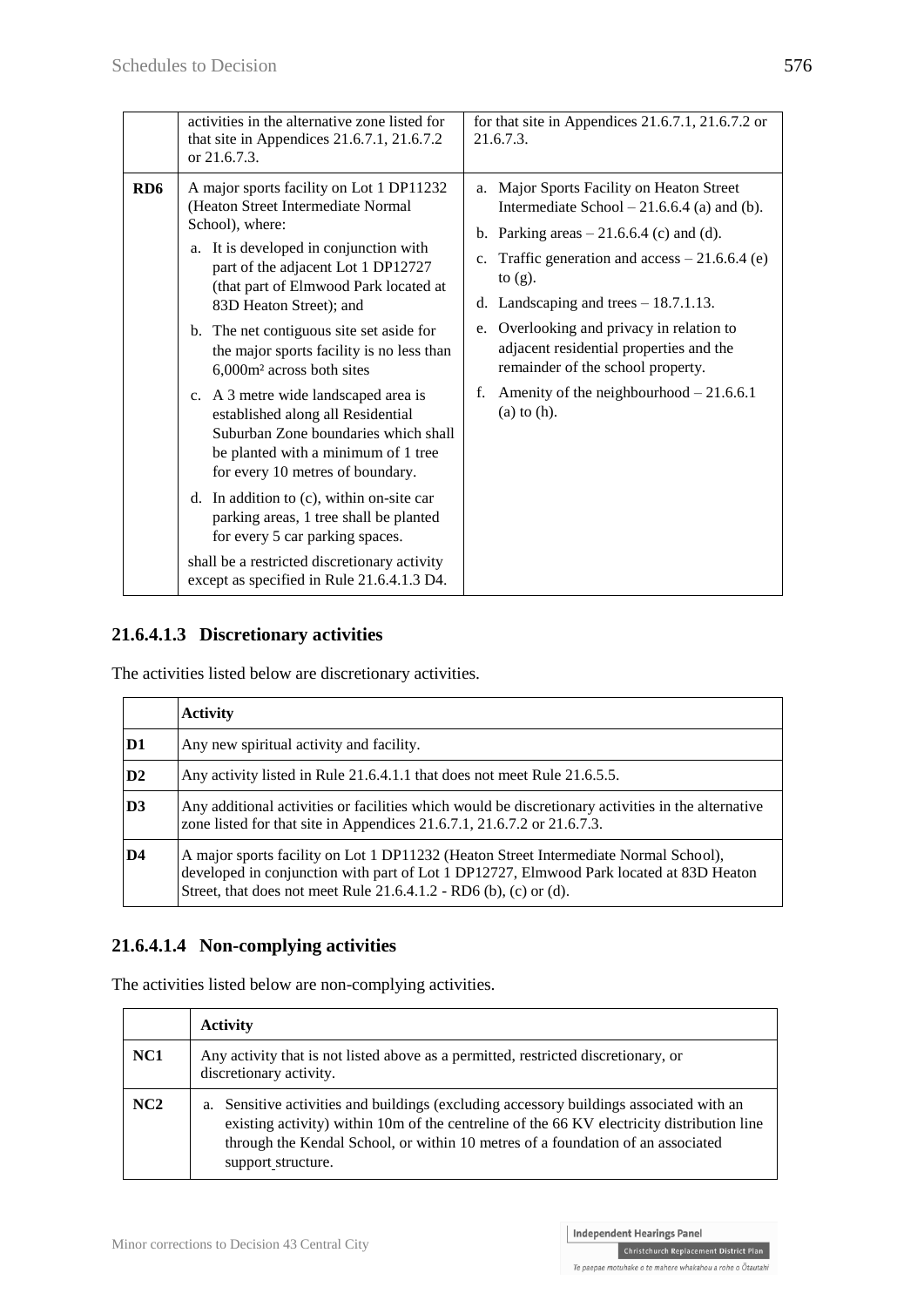b. Fences within 5 metres of the 66 KV electricity distribution line support structure foundations (through Kendal School).

Any application arising from this rule shall be limited notified only to Orion New Zealand Limited or other electricity distribution network operator (absent its written approval).

Notes:

1. The 66kV electricity distribution line through Kendal School is shown on Planning Map 23.

2. Vegetation to be planted around the electricity distribution lines should be selected and/or managed to ensure that it will not result in that vegetation breaching the Electricity (Hazards from Trees) Regulations 2003.

3. The New Zealand Electrical Code of Practice for Electrical Safe Distances (NZECP 34:2001) contains restrictions on the location of structures and activities in the vicinity of electricity distribution lines, which must be complied with.

# **21.6.5 Built form standards**

### **21.6.5.1 Maximum site coverage**

The maximum percentage of the net site area covered by buildings shall be as follows:

|                | <b>Applicable to</b>                                                                                                                  | <b>Standard</b>          |
|----------------|---------------------------------------------------------------------------------------------------------------------------------------|--------------------------|
| a.             | School sites where the additional activities and standards are from the<br>zones listed in Appendices 21.6.7.1, 21.6.7.2 or 21.6.7.3: | 40%                      |
|                | Residential Suburban,                                                                                                                 |                          |
|                | Residential Suburban Density Transition,                                                                                              |                          |
|                | Residential Hills,                                                                                                                    |                          |
|                | Residential Banks Peninsula,                                                                                                          |                          |
|                | Residential Small Settlement or                                                                                                       |                          |
|                | Rural Zones.                                                                                                                          |                          |
| $\mathbf{b}$ . | School sites where the additional activities and standards are from the<br>zones listed in Appendices 21.6.7.1, 21.6.7.2 or 21.6.7.3: | 45%                      |
|                | Residential Medium Density, or                                                                                                        |                          |
|                | Residential New Neighbourhood Zones, or                                                                                               |                          |
|                | Open Space Community Park Zone.                                                                                                       |                          |
| $\mathbf{c}$ . | School sites where the additional activities and standards are from the<br>zones listed in Appendices 21.6.7.1, 21.6.7.2 or 21.6.7.3: | No maximum<br>percentage |
|                | Residential Central City,                                                                                                             |                          |
|                | Commercial Central City Business,                                                                                                     |                          |
|                | Commercial Central City Mixed Use, or                                                                                                 |                          |
|                | Industrial General Zone.                                                                                                              |                          |
| d.             | Spiritual facilities on school sites listed in Appendices 21.6.7.1, 21.6.7.2<br>or 21.6.7.3.                                          | 50%                      |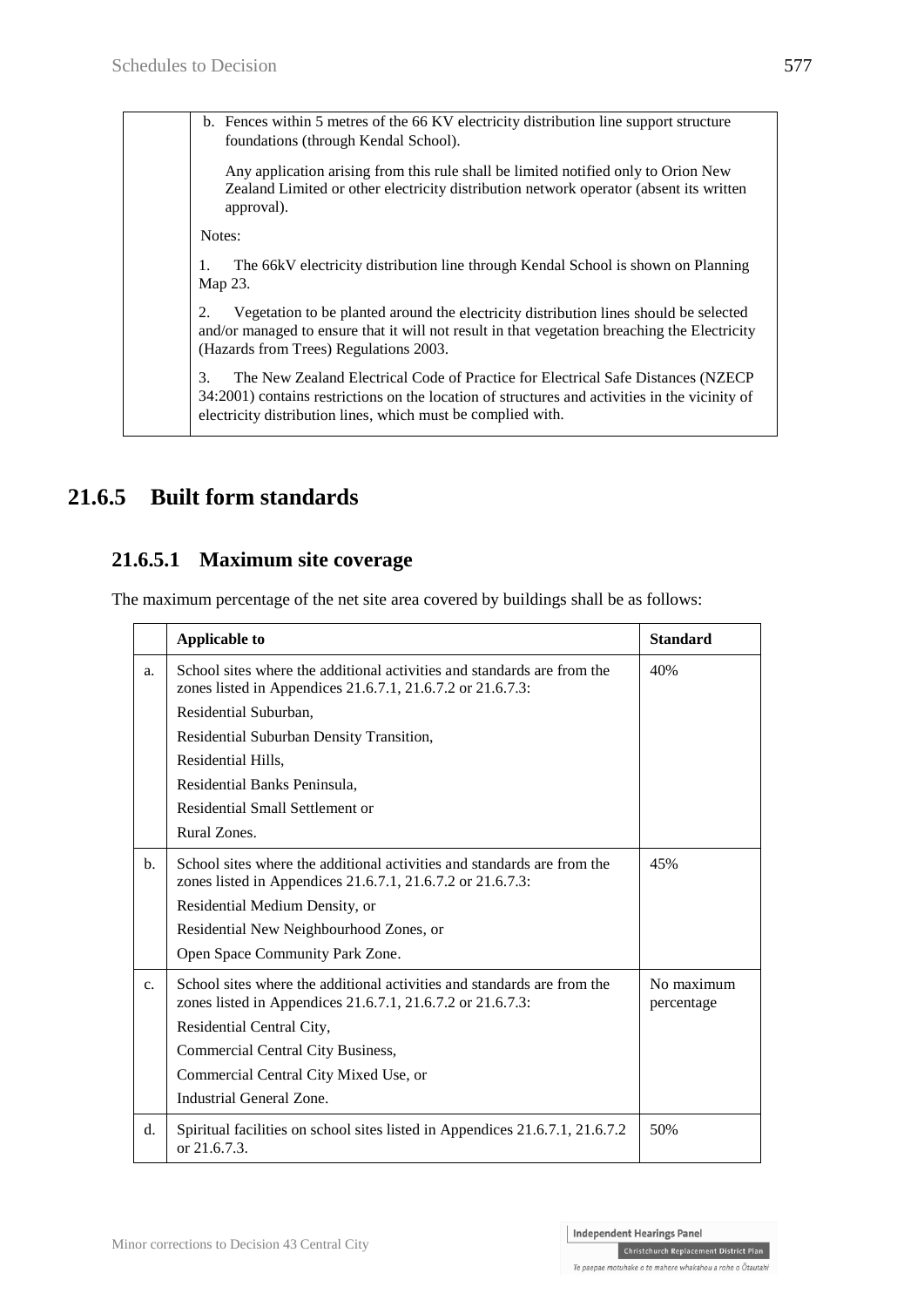## **21.6.5.2 Daylight recession planes**

No part of any building shall project beyond a building envelope contained by:

|             | <b>Applicable to</b>                                                                                                                                              | <b>Standard</b>                                                                                     |
|-------------|-------------------------------------------------------------------------------------------------------------------------------------------------------------------|-----------------------------------------------------------------------------------------------------|
| a.          | School sites where the additional activities and standards<br>are from the zones listed in Appendices 21.6.7.1, 21.6.7.2 or<br>21.6.7.3                           | Recession planes from<br>points 2.3 metres above a<br>boundary with a residential                   |
|             | Residential Suburban,                                                                                                                                             | zone as shown in Appendix<br>14.14.2.                                                               |
|             | Residential Suburban Density Transition,                                                                                                                          |                                                                                                     |
|             | Residential Hills,                                                                                                                                                |                                                                                                     |
|             | Residential Medium Density,                                                                                                                                       |                                                                                                     |
|             | Residential New Neighbourhood, or                                                                                                                                 |                                                                                                     |
|             | Rural Zones,                                                                                                                                                      |                                                                                                     |
|             | Residential Central City, or                                                                                                                                      |                                                                                                     |
|             | Open Space Community Park Zone.                                                                                                                                   |                                                                                                     |
| $h_{\cdot}$ | School sites where the additional activities and standards<br>are from the zones listed in Appendices 21.6.7.1, 21.6.7.2 or<br>21.6.7.3:                          | 45 degree recession planes<br>measured from points 2<br>metres above a boundary                     |
|             | Residential Banks Peninsula,                                                                                                                                      | with a residential zone.                                                                            |
|             | Residential Small Settlement.                                                                                                                                     |                                                                                                     |
| $C_{\star}$ | For a major sports facility on Lot 1 DP 11232 and on any<br>land in an adjoining open space zone, where a site boundary<br>adjoins the Residential Suburban Zone. | Recession planes from<br>points 2.3 metres above the<br>boundary, as shown in<br>Appendix 14.14.2A. |

## **21.6.5.3 Minimum building setback from road boundaries**

The minimum building setback from road boundaries shall be:

|                | <b>Applicable to</b>                                                                                                                                                     | <b>Standard</b> |
|----------------|--------------------------------------------------------------------------------------------------------------------------------------------------------------------------|-----------------|
| a.             | School sites where the additional activities and standards are from the zones listed in<br>Appendices 21.6.7.1, 21.6.7.2 or 21.6.7.3:                                    | 10 metres       |
|                | Residential Suburban;                                                                                                                                                    |                 |
|                | <b>Residential Suburban Density Transition;</b>                                                                                                                          |                 |
|                | Residential Hills;                                                                                                                                                       |                 |
|                | Residential Banks Peninsula;                                                                                                                                             |                 |
|                | Residential Small Settlement; or                                                                                                                                         |                 |
|                | Rural Zones.                                                                                                                                                             |                 |
| $\mathbf{b}$ . | School sites where the additional activities and standards are from the zones listed in<br>Appendices 21.6.7.1, 21.6.7.2 or 21.6.7.3:                                    | 4 metres        |
|                | Residential Medium Density, or                                                                                                                                           |                 |
|                | Residential New Neighbourhood Zones.                                                                                                                                     |                 |
| C <sub>1</sub> | School sites where the additional activities and standards are from the zones listed in<br>Appendices 21.6.7.1, 21.6.7.2 or 21.6.7.3:<br>Open Space Community Park Zone. | 5 metres        |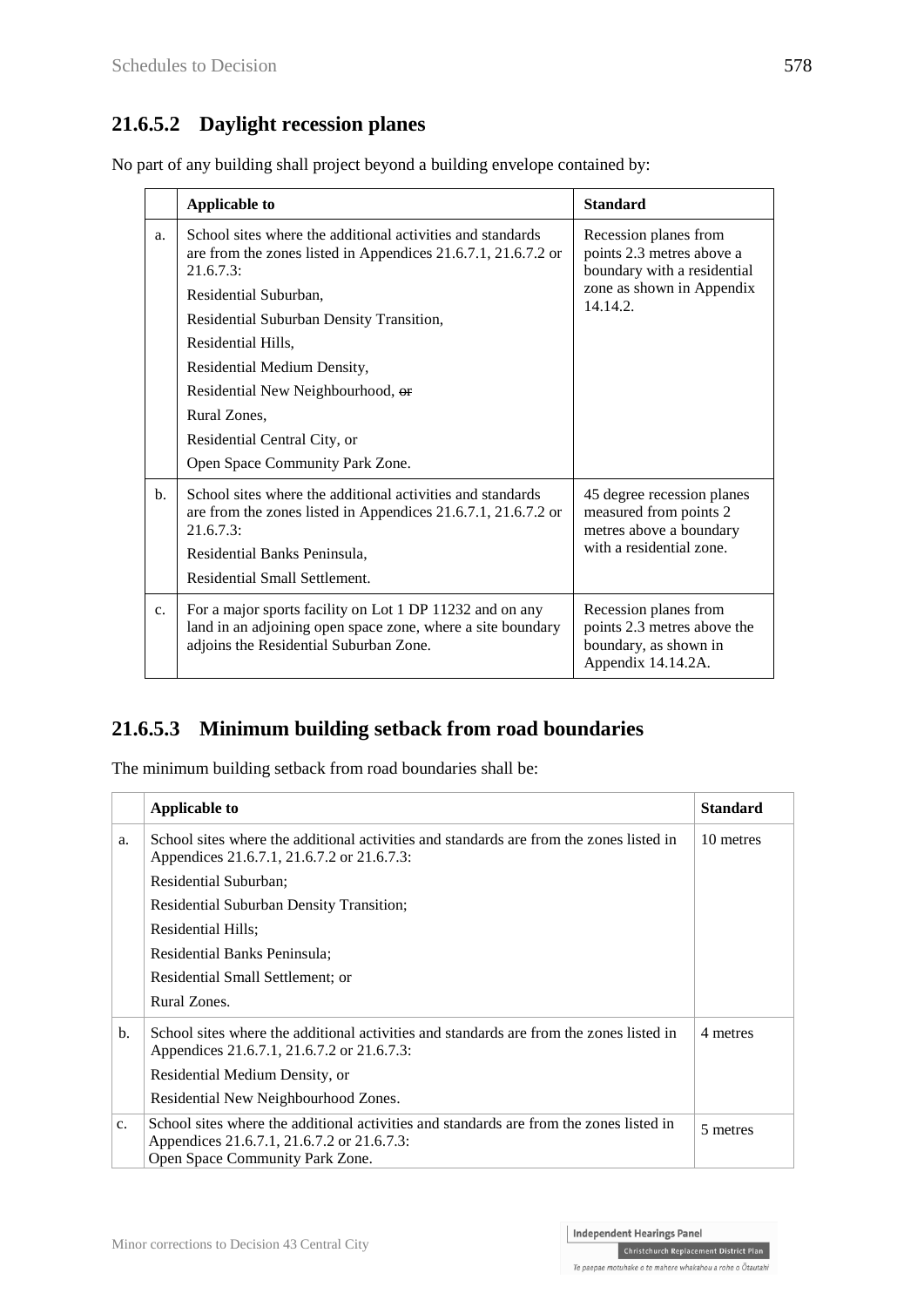|    | Applicable to                                                                                                                                                                 | <b>Standard</b> |
|----|-------------------------------------------------------------------------------------------------------------------------------------------------------------------------------|-----------------|
| d. | School sites where the additional activities and standards are from the zones listed in<br>Appendices 21.6.7.1, 21.6.7.2 or 21.6.7.3:<br><b>Residential Central City Zone</b> | 2 metres        |
| e. | The Phillipstown School site, where the additional activities and standards are from<br>the Industrial General Zone.                                                          | 6 metres        |
| f. | For a major sports facility on Lot 1 DP 11232, and on any land in an adjoining the<br>Open Space Zone.                                                                        | 10 metres       |
| g. | Spiritual facilities on school sites listed in Appendices 21.6.7.1, 21.6.7.2 or 21.6.7.3.                                                                                     | 6 metres        |

# **21.6.5.4 Minimum building setback from internal boundaries**

|                | <b>Applicable to</b>                                                                                                                                                                                                | <b>Standard</b>                                                                                                                                                                              |
|----------------|---------------------------------------------------------------------------------------------------------------------------------------------------------------------------------------------------------------------|----------------------------------------------------------------------------------------------------------------------------------------------------------------------------------------------|
| a.             | From a boundary with any other zone, with the<br>exception of $(b)$ , $(c)$ , $(d)$ , and $(e)$ below.                                                                                                              | 6 metres                                                                                                                                                                                     |
| $\mathbf{b}$ . | From a boundary with any other zone, if the building<br>does not exceed 4.5 metres in height; and                                                                                                                   | 3 metres                                                                                                                                                                                     |
|                | Either:                                                                                                                                                                                                             |                                                                                                                                                                                              |
|                | $\mathbf{i}$ .<br>does not exceed 15 metres in length, or                                                                                                                                                           |                                                                                                                                                                                              |
|                | ii.<br>a recess is provided for every additional 15<br>metres of building length or part thereof,<br>with a minimum dimension of 3 metres by 3<br>metres for the full height of the building<br>including the roof. |                                                                                                                                                                                              |
| $\mathbf{c}$ . | Accessory buildings for caretaking and storage<br>purposes from a boundary with any other zone.                                                                                                                     | Nil, if the length of walls of accessory<br>buildings within 6 metres of a boundary<br>does not exceed a total of 9 metres for<br>each 100 metres length of boundary;<br>Otherwise 6 metres. |
| d.             | For a major sports facility on Lot 1 DP 11232<br>developed in conjunction with part of the adjacent<br>Elmwood Park located at 83D Heaton Street.                                                                   | 6 metres, except that on the boundaries<br>with Lot 1 DP12727, Elmwood Park no<br>setback is required.                                                                                       |
| e.             | Spiritual facilities on school sites listed in Appendices<br>21.6.7.1, 21.6.7.2 or 21.6.7.3.                                                                                                                        | 5 metres                                                                                                                                                                                     |

The minimum building setback from an internal boundary shall be:

# **21.6.5.5 Maximum building height**

The maximum height of any building shall be:

|    | Applicable to                                                                                                                           | <b>Standard</b>                                                                |
|----|-----------------------------------------------------------------------------------------------------------------------------------------|--------------------------------------------------------------------------------|
| a. | School sites where the additional activities and standards are<br>from the zones listed in Appendices 21.6.7.1, 21.6.7.2 or<br>21.6.7.3 | 10 metres within 20 metres of an<br>internal boundary, otherwise 14<br>metres. |
|    | Residential Suburban,                                                                                                                   |                                                                                |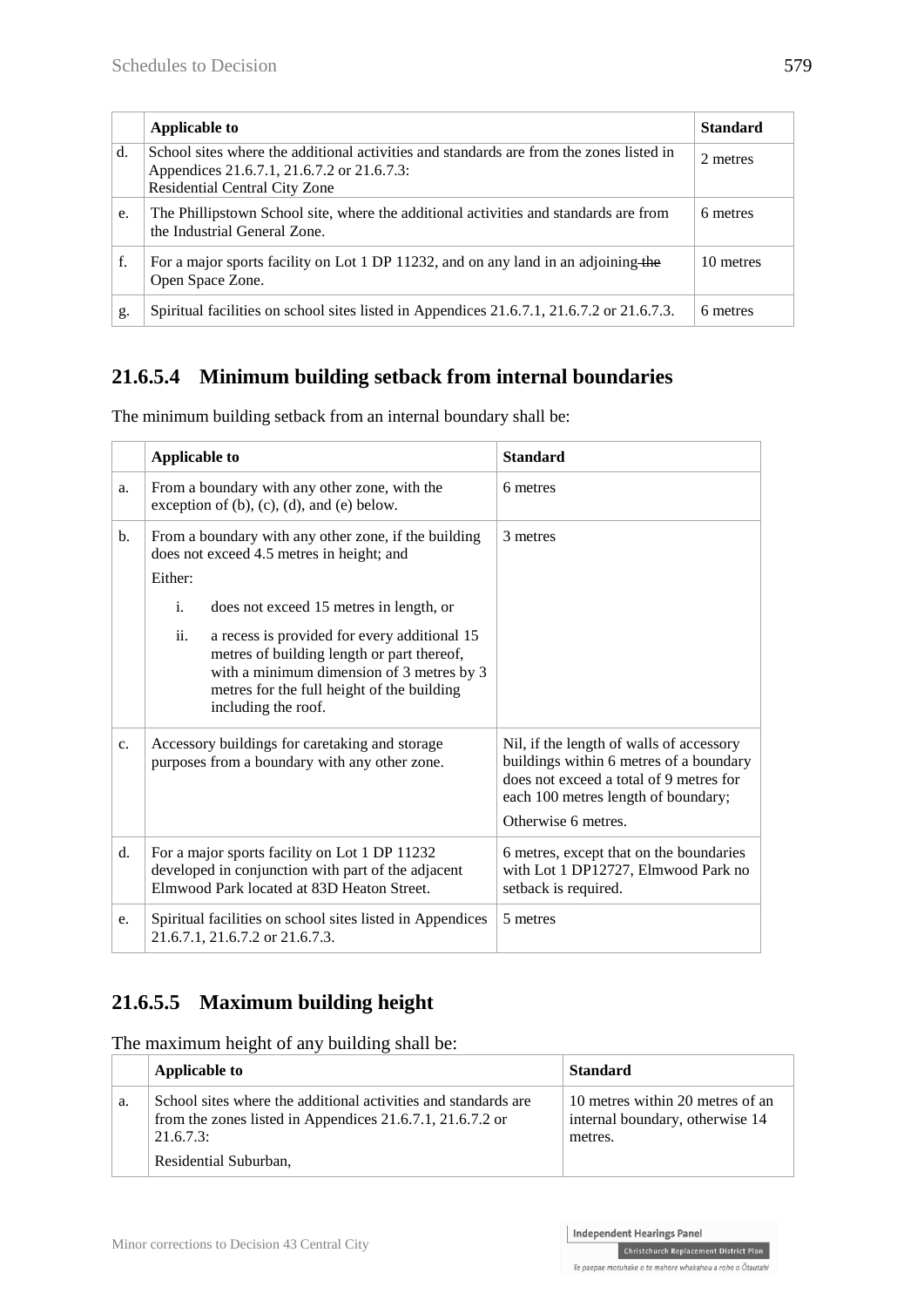|                | <b>Applicable to</b>                                                                                                                                                                                                                                                                                                                               | <b>Standard</b>                                                                           |
|----------------|----------------------------------------------------------------------------------------------------------------------------------------------------------------------------------------------------------------------------------------------------------------------------------------------------------------------------------------------------|-------------------------------------------------------------------------------------------|
|                | Residential Suburban Density Transition,                                                                                                                                                                                                                                                                                                           |                                                                                           |
|                | Residential Hills,                                                                                                                                                                                                                                                                                                                                 |                                                                                           |
|                | Residential Banks Peninsula,                                                                                                                                                                                                                                                                                                                       |                                                                                           |
|                | Residential Small Settlement, or                                                                                                                                                                                                                                                                                                                   |                                                                                           |
|                | Rural Zones.                                                                                                                                                                                                                                                                                                                                       |                                                                                           |
| b.             | School sites where the additional activities and standards are<br>from the zones listed in Appendices 21.6.7.1, 21.6.7.2 or<br>21.6.7.3                                                                                                                                                                                                            | 12 metres within 20 metres of<br>internal boundary, otherwise 16<br>metres.               |
|                | Residential Medium Density, or                                                                                                                                                                                                                                                                                                                     |                                                                                           |
|                | Residential New Neighbourhood Zones;                                                                                                                                                                                                                                                                                                               |                                                                                           |
|                | with the exception of (c) below.                                                                                                                                                                                                                                                                                                                   |                                                                                           |
| $\mathbf{c}$ . | School sites where the additional activities and standards are<br>from the zones listed in Appendix 21.6.7.1, 21.6.7.2, or 21.6.7.3,<br>including Christ's College east of Rolleston Avenue:                                                                                                                                                       | 11 metres or 14 metres. Refer to<br>Central City Maximum Building<br>Height Planning Map. |
|                | Residential Central City Zone.                                                                                                                                                                                                                                                                                                                     |                                                                                           |
| $d_{\cdot}$    | School sites where the additional activities and standards are<br>from the zones listed in Appendix 21.6.7.1. 21.6.7.2, or 21.6.7.3:<br>Commercial Central City Business, or<br>Commercial Central City Mixed Use Zones.                                                                                                                           | Refer to Central City Maximum<br>Building Height Planning Map.                            |
| e.             | The Phillipstown School site, where the additional activities and<br>standards are from the Industrial General zone, and Christ's<br>College west of Rolleston Avenue, where the additional<br>activities and standards are from the Residential Central City<br>Zone (buildings) and from the Open Space Community Park<br>Zone (playing fields). | 15 metres                                                                                 |
| $f_{\cdot}$    | For a major sports facility on Lot 1 DP 11232 developed in<br>conjunction with part of the adjacent Elmwood Park located at<br>83D Heaton Street.                                                                                                                                                                                                  | 12 metres                                                                                 |

## **21.6.5.6 Water supply for firefighting**

a. All buildings, excluding accessory buildings, shall provide sufficient access for firefighting appliances and supply of water for firefighting in accordance with the New Zealand Fire Service Firefighting Water Supplies Code of Practice (SNZ PAS: 4509:2008).

# **21.6.6 Matters of discretion**

## **21.6.6.1 Amenity of the neighbourhood**

- a. Effects on amenity of adjoining properties, including daylight and sunlight admission.
- b. Any visual dominance over adjoining properties, or their outlook to the street; or visual dominance over the street or nearby public open space.
- c. Any loss of privacy for adjoining properties through overlooking.
- d. Alternative practical locations for the building on the site.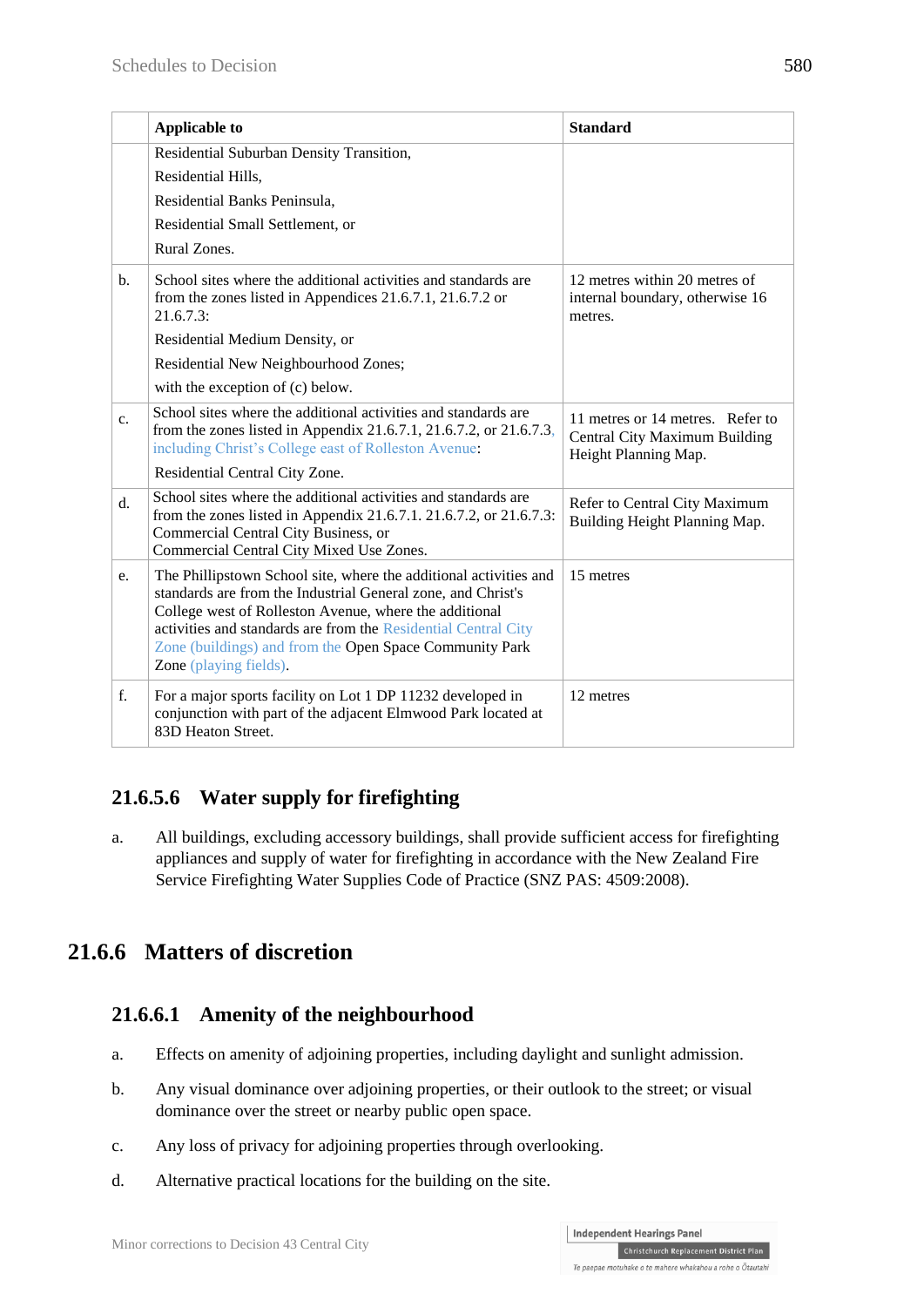- e. Opportunities for landscaping and tree planting, as well as screening of buildings.
- f. Whether the nature and form of development on adjoining site(s) mitigates the potentially adverse effects of increased height or building scale.
- g. The compatibility of the building in terms of appearance, layout and scale of other buildings and sites in the surrounding area, including whether increased height would result in buildings which significantly contrast with the scale of surrounding development, both existing and permitted.
- h. The balance of open space and buildings on the site, in the context of:
	- i. The character of the surrounding zone(s); and
	- ii. The contribution of the buildings and grounds to local landscape character.

#### **21.6.6.2 Traffic issues**

- a. Any potentially adverse effects on the surrounding environment and adjoining zones of traffic and parking associated with the proposed new development.
- b. Where an Integrated Transport Assessment has not been provided, the ability to provide safe access to cycle parking and to drop-off/pick-up areas for children.

## **21.6.6.3 Water supply for firefighting**

a. Whether sufficient firefighting water supply is available to ensure the safety of people and property in the zone, as well as neighbouring properties, in the event of fire.

## **21.6.6.4 Major sports facility on Heaton Street Intermediate School**

- a. With respect to a major sports facility on Heaton St Intermediate School, whether the site size will:
	- i. Provide sufficient separation to mitigate the effects of activities, buildings and car parking on the school and adjoining residents;
	- ii. Provide adequate public access and connectivity;
	- iii. Promote a safe physical environment and reflect principles of Crime Prevention through Environmental Design (CPTED);
	- iv. Enable a mixed or multifunctional use of land and facilities, and/or an adaptable design to increase the capacity of the recreation facility; and
	- v. Create benefits in terms of satisfying the needs of the local community, particularly where there is an identified deficiency, or specialised recreational needs.
- b. Whether the scale of the facility is in keeping with the local context and character of the surrounding environment.
- c. Whether the parking area within school zoned land will:
	- i. Significantly reduce open space and/or displace recreation activities;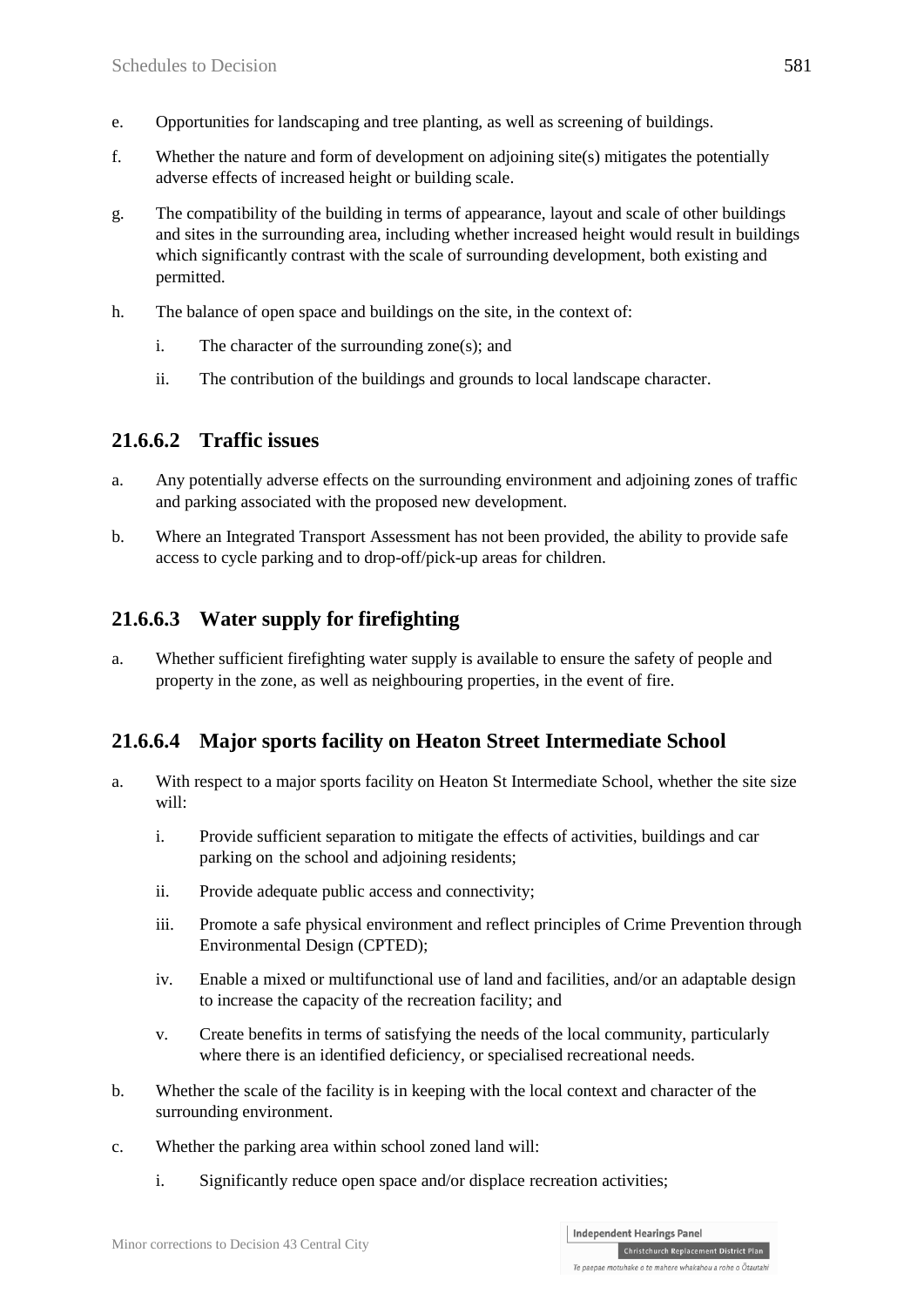- ii. Give rise to nuisance effects;
- iii. Be designed and landscaped to mitigate visual effects. Reference should be made to General Rules and Procedures, Appendix 6.11.6, Part B for guidance and information on tree species;
- iv. Promote a safe physical environment and reflect principles of Crime Prevention through Environmental Design (CPTED); and
- v. Allow for better utilisation and improve the amenity of the sports facility.
- d. Whether the reduced on-site carparking will create extra demand for parking in the surrounding streets and /or adversely affect the efficiency and safety of the road network, and/or the amenity values of the surrounding environment.
- e. Whether traffic generation and vehicle access will adversely affect character and amenity of the surrounding area and/or safety and efficient functioning of the road network.

## **21.6.7 Appendices**

The alternative zone that applies to each of the school sites included within the Specific Purpose (School) Zone are shown in the following appendices:

Appendix 21.6.7.1 – State Schools;

Appendix 21.6.7.2 – State Integrated Schools; and

Appendix 21.6.7.3 – Private Schools.

For a full version of the zone abbreviations, refer to the legends for the planning maps.

|                         | <b>School Name</b>                 | Location                                              |    | Map Ref Alternative Zone |
|-------------------------|------------------------------------|-------------------------------------------------------|----|--------------------------|
| $\vert$ 1               | <b>Addington Primary School</b>    | Brougham Street, Addington                            | 38 | <b>RMD</b>               |
| $\overline{2}$          | Akaroa Area School                 | Rue Jolie, Bruce Terrace and Selwyn<br>Avenue, Akaroa | 77 | <b>RBP</b>               |
| $\overline{3}$          | Allenvale School                   | Aorangi Road, Bryndwr                                 | 24 | <b>RS</b>                |
| $\overline{\mathbf{4}}$ | Aranui High School                 | Shortland Street, Aranui                              | 33 | RS                       |
| 5                       | Aranui Primary School              | Breezes Road, Aranui                                  | 33 | RS                       |
| 6                       | <b>Avondale Primary School</b>     | Breezes Road, Wainoni                                 | 33 | RS                       |
| $\overline{7}$          | <b>Avonhead Primary School</b>     | Avonhead Road, Avonhead                               | 30 | RS                       |
| $\boldsymbol{8}$        | Avonside Girls' High School        | Avonside Drive, Avonside                              | 32 | RS                       |
| $\boldsymbol{9}$        | <b>Bamford Primary School</b>      | Gould Crescent, Woolston                              | 40 | <b>RSDT</b>              |
| <b>10</b>               | <b>Banks Avenue Primary School</b> | Banks Avenue, Dallington                              | 32 | <b>RS</b>                |

#### **21.6.7.1 State Schools**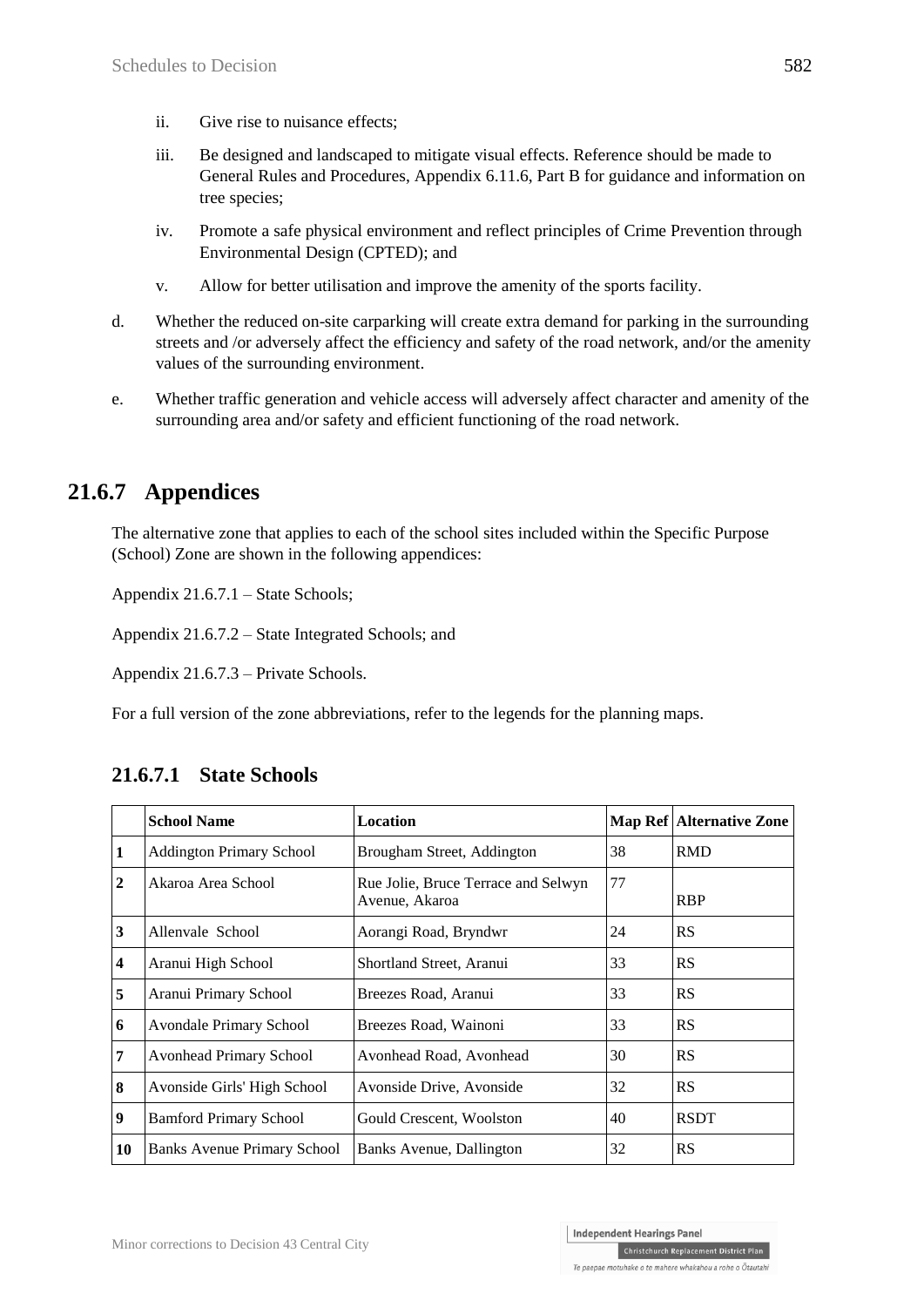|    | <b>School Name</b>                                    | Location                                                                                |                     | <b>Map Ref Alternative Zone</b> |
|----|-------------------------------------------------------|-----------------------------------------------------------------------------------------|---------------------|---------------------------------|
| 11 | <b>Beckenham Primary School</b>                       | Sandwich Road, Beckenham                                                                | 46                  | RS                              |
| 12 | <b>Belfast Primary School</b>                         | Main North Road, Belfast                                                                | 12                  | RS                              |
| 13 | <b>Bishopdale Primary School</b>                      | Greers Road, Bishopdale                                                                 | 24                  | RS                              |
| 14 | <b>Branston Intermediate School</b><br>(Closed)       | Amyes Road, Hornby                                                                      | 37                  | <b>RS</b>                       |
| 15 | <b>Breens Intermediate School</b>                     | Breens Road, Bishopdale                                                                 | 23/24               | <b>RS</b>                       |
| 16 | <b>Bromley Primary School</b>                         | Keighleys Road, Bromley                                                                 | 40                  | <b>RS</b>                       |
| 17 | <b>Burnside High School</b>                           | Greers Road, Burnside                                                                   | 23/24/30<br>/31     | <b>RS</b>                       |
| 18 | <b>Burnside Primary School</b>                        | Memorial Avenue, Fendalton                                                              | 31                  | RS                              |
| 19 | Casebrook Intermediate School                         | Veitches Road, Casebrook                                                                | 18                  | <b>RS</b>                       |
| 20 | Cashmere High School                                  | Rose Street, Spreydon                                                                   | 45/46               | RS                              |
| 21 | <b>Cashmere Primary School</b>                        | Dyers Pass Road and Hackthorne<br>Road, Cashmere                                        | 46                  | <b>RH</b>                       |
| 22 | Central New Brighton Primary<br>School (closed)       | Seaview Road, New Brighton                                                              | 26                  | <b>RSDT</b>                     |
| 23 | Chisnallwood Intermediate<br>School                   | Breezes Road, Avondale                                                                  | 33                  | <b>RS</b>                       |
| 24 | Christchurch Boys' High School   Kahu Road, Fendalton |                                                                                         | 31                  | <b>RS</b>                       |
| 25 | <b>Christchurch East Primary</b><br>School            | Gloucester Street, City                                                                 | CC<br>Zoning<br>Map | <b>RCC</b>                      |
| 26 |                                                       | Christchurch Girls' High School   Matai Street, Fendalton and Papanui<br>Road, Merivale | 31                  | <b>RS</b>                       |
| 27 | Christchurch South<br><b>Intermediate School</b>      | Selwyn Street, Sydenham                                                                 | 38/39               | <b>RSDT</b>                     |
| 28 | Cobham Intermediate School                            | Ilam Road, Fendalton                                                                    | 31                  | <b>RS</b>                       |
| 29 | <b>Cotswold Primary School</b>                        | Cotswold Avenue, Bishopdale                                                             | 18                  | RS                              |
| 30 | Diamond Harbour School                                | Hunters Road, Diamond Harbour                                                           | 58/59/61<br>/62     | <b>RBP</b>                      |
| 31 | Duvauchelle School                                    | Christchurch - Akaroa Road (SH75),<br>Duvauchelle                                       | 70                  | <b>RBP</b>                      |
| 32 | <b>Elmwood Normal Primary</b><br>School               | Aikmans Road, Merivale                                                                  | 31                  | <b>RSDT</b>                     |
| 33 | Fendalton Open Air Primary<br>School                  | Clyde Road, Fendalton                                                                   | 31                  | RS                              |
| 34 | Ferndale School                                       | Merivale Lane, Merivale                                                                 | 31                  | <b>RSDT</b>                     |
| 35 | Freeville Primary School<br>(closed)                  | Sandy Avenue, New Brighton                                                              | 26                  | RS                              |

Christchurch Replacement District Plan Te paepae motuhake o te mahere whakahou a rohe o Ōtautahi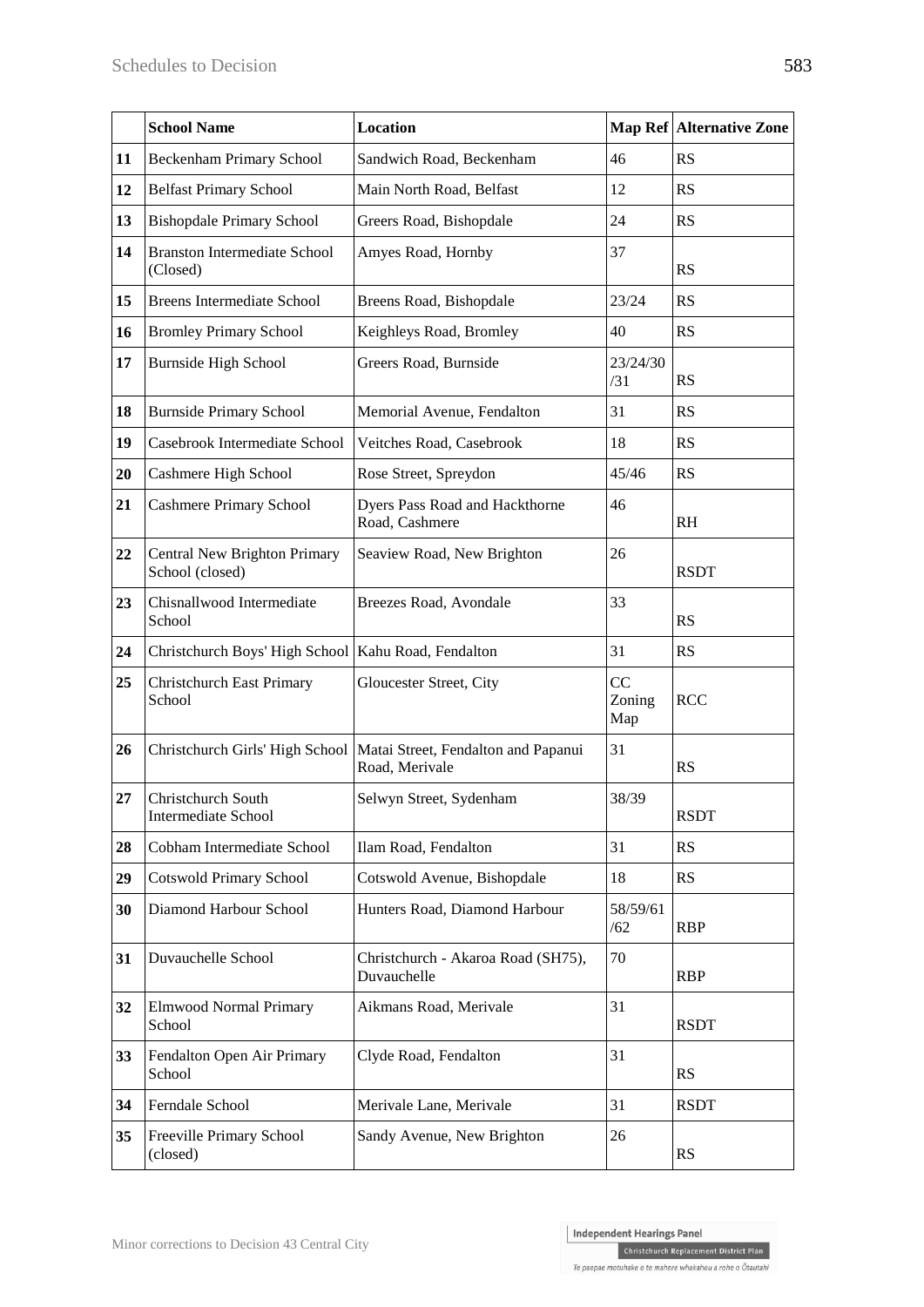|    | <b>School Name</b>                                           | <b>Location</b>                              |                     | <b>Map Ref Alternative Zone</b>                                      |
|----|--------------------------------------------------------------|----------------------------------------------|---------------------|----------------------------------------------------------------------|
| 36 | Gilberthorpe Primary School                                  | Gilberthorpe Road, Hei Hei                   | 29                  | <b>RS</b>                                                            |
| 37 | <b>Glenmoor Primary School</b><br>(Closed)                   | Philpotts Road, Mairehau                     | 25                  | <b>RS</b>                                                            |
| 38 | Governors Bay School                                         | Jetty Road, Governors Bay                    | 57                  | <b>RSS</b>                                                           |
| 39 | <b>Hagley Community College</b>                              | Hagley Avenue, City                          | CC<br>Zoning<br>Map | <b>RCC</b>                                                           |
| 40 | Halswell Primary School                                      | Halswell Road, Halswell                      | 49                  | RS                                                                   |
| 41 | <b>Halswell Residential College</b>                          | Nash Road, Halswell                          | 44                  | RS                                                                   |
| 42 | Hammersley Park Primary<br>School (Closed)                   | Quinns Road, Shirley                         | 25                  | RS                                                                   |
| 43 | Harewood Primary School                                      | Harewood Road, Harewood                      | 17                  | RuUF                                                                 |
| 44 | <b>Heathcote Valley Primary</b><br>School                    | Bridle Path Road, Heathcote,<br>Christchurch | 47                  | <b>RS</b>                                                            |
| 45 | <b>Heaton Street Normal</b><br><b>Intermediate School</b>    | Heaton Street, Merivale                      | 31                  | <b>RS</b>                                                            |
| 46 | Hillmorton High School                                       | Tankerville Road, Hillmorton                 | 38/45               | <b>RS</b>                                                            |
| 47 | Hoon Hay Primary School                                      | Sparks Road, Hoon Hay                        | 45                  | RS                                                                   |
| 48 | Hornby High School                                           | Waterloo Road, Hornby                        | 36/37               | RS                                                                   |
| 49 | Hornby Primary School                                        | Waterloo Road, Hornby                        | 36                  | <b>RS</b>                                                            |
| 50 | <b>Ilam Primary School</b>                                   | Ilam Road, Ilam                              | 31                  | RS                                                                   |
| 51 | <b>Isleworth Primary School</b>                              | Farrington Avenue, Bishopdale                | 24                  | <b>RMD</b>                                                           |
| 52 | Kendal Primary School<br>(Closed)                            | Kendal Avenue, Burnside                      | 23                  | <b>RS</b>                                                            |
| 53 | Kirkwood Intermediate School                                 | Riccarton Road, Riccarton                    | 31                  | <b>RS</b>                                                            |
| 54 | Linwood Avenue Primary<br>School                             | Linwood Avenue, Linwood                      | 39                  | <b>RSDT</b>                                                          |
| 55 | Linwood College and Linwood<br><b>College Playing Fields</b> | Aldwins Road and Ferry Road,<br>Linwood      | 39                  | <b>RSDT</b> College;<br><b>RS Playing Fields</b>                     |
| 56 | Linwood Intermediate School<br>(Closed)                      | McLean Street, Linwood                       | 32                  | <b>RSDT</b>                                                          |
| 57 | Linwood North Primary School                                 | Woodham Road, Avonside                       | 32                  | <b>RS</b>                                                            |
| 58 | Little River School                                          | Western Valley Road, Little River            | 69                  | <b>RSS</b>                                                           |
| 59 | Lyttelton Main School                                        | Oxford Street, Lyttelton                     | 52                  | RBP all of site,<br>except 1 Oxford<br>Street which is<br><b>CBP</b> |
| 60 | <b>Lyttelton West School</b>                                 | Voelas Road, Lyttelton                       | 52                  | <b>RBP</b>                                                           |
| 61 | Mairehau High School                                         | Hills Road, Mairehau                         | 25                  | RS                                                                   |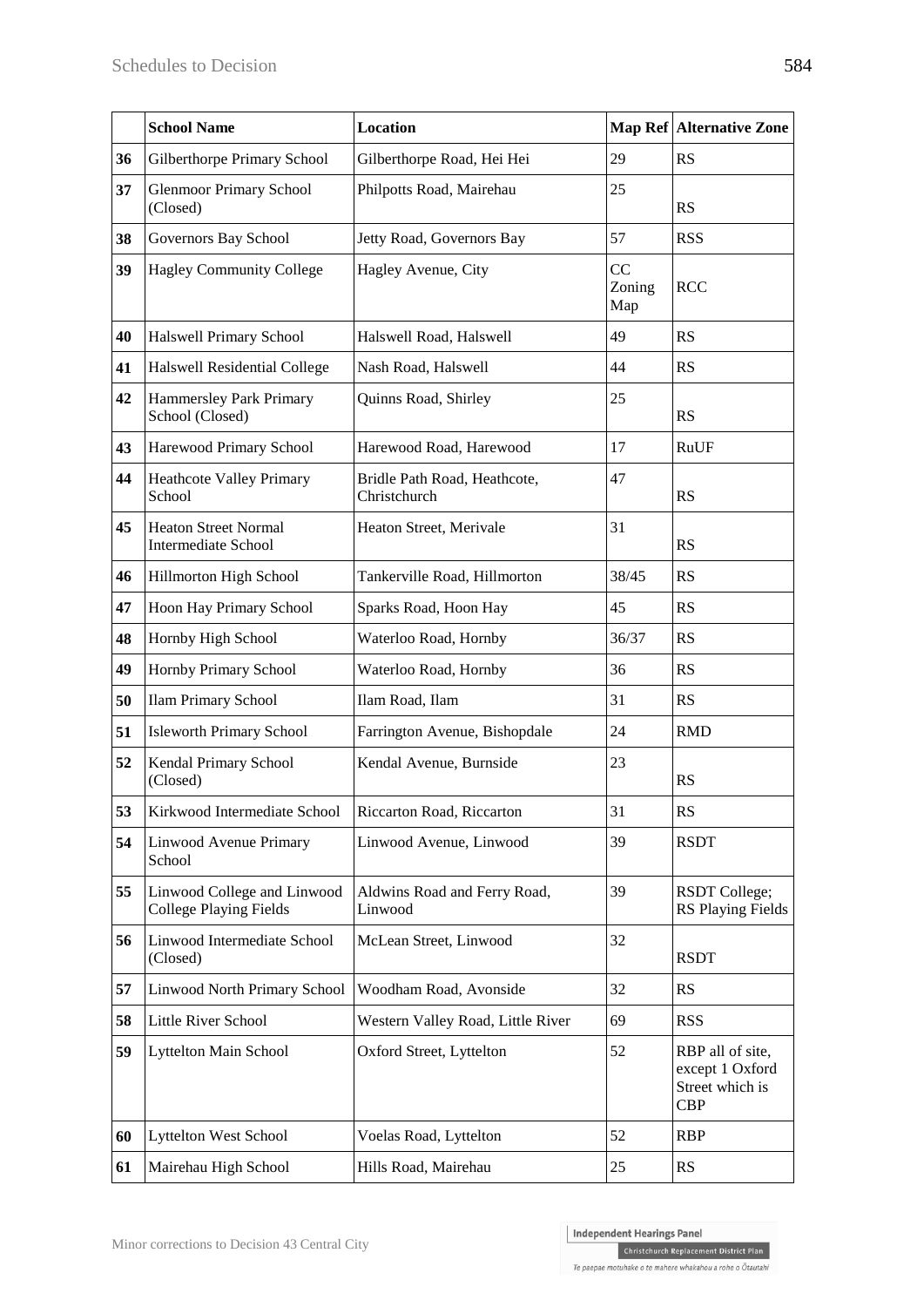|                                                                   | <b>School Name</b>                            | Location                                                                                      |                                                               | Map Ref Alternative Zone |
|-------------------------------------------------------------------|-----------------------------------------------|-----------------------------------------------------------------------------------------------|---------------------------------------------------------------|--------------------------|
| 62                                                                | Mairehau Primary School                       | Mahars Road, Mairehau                                                                         | 25                                                            | <b>RS</b>                |
| 63                                                                | Manning Intermediate School<br>(Closed)       | Hoon Hay Road, Hoon Hay                                                                       | 45                                                            | <b>RS</b>                |
| <b>Marshland Primary School</b><br>Prestons Road, Marshland<br>64 |                                               | 19                                                                                            | $RuUF -$<br>Marshland Rd<br>site;<br>$RNN -$ Prestons<br>site |                          |
| 65                                                                | McKenzie Residential School<br>(Closed)       | Yaldhurst Road, Yaldhurst                                                                     | 29                                                            | RuUF                     |
| 66                                                                | Merrin Primary School                         | Merrin Street, Avonhead                                                                       | 30                                                            | <b>RS</b>                |
| 67                                                                | Mt Pleasant Primary School                    | Major Hornbrook Road, Mt Pleasant                                                             | 47                                                            | <b>RH</b>                |
| 68                                                                | Noku Te Ao Childcare Centre                   | Birchgrove Gardens, Mairehau                                                                  | 25                                                            | <b>RS</b>                |
| 69                                                                | North New Brighton Primary<br>School (closed) | Leaver Terrace, North New Brighton                                                            | 26                                                            | RS                       |
| 70                                                                | Northcote Primary School                      | Tuckers Road, Redwood                                                                         | 18                                                            | <b>RS</b>                |
| 71                                                                | <b>Oaklands Primary School</b>                | Cunningham Place, Halswell                                                                    | 44                                                            | RS                       |
| 72                                                                | Okains Bay School                             | Okains Bay Road, Okains Bay                                                                   | 68                                                            | <b>RuBP</b>              |
| 73                                                                | Opawa Primary School                          | Ford Road, Opawa                                                                              | 39                                                            | <b>RS</b>                |
| 74                                                                | Ouruhia Model Primary School                  | Turners Road, Ouruhia                                                                         | 12                                                            | RuUF                     |
| 75                                                                | Papanui High School                           | Langdons Road, Papanui                                                                        | 24                                                            | <b>RSDT</b>              |
| 76                                                                | Papanui Primary School                        | Winters Road, Papanui                                                                         | 24                                                            | <b>RS</b>                |
| 77                                                                | Paparoa Street Primary School                 | Paparoa Street, Papanui                                                                       | 24                                                            | <b>RS</b>                |
| 78                                                                | Parkview Primary School                       | Chadbury Street, Parklands                                                                    | 20                                                            | RS                       |
| 79                                                                | Phillipstown Primary School                   | Nursery Road, Phillipstown                                                                    | 39                                                            | IG                       |
| 80                                                                | Queenspark Primary School                     | Queenspark Drive, Parklands                                                                   | 20                                                            | <b>RS</b>                |
| 81                                                                | Rawhiti Primary School                        | Leaver Terrace, North New Brighton                                                            | 26                                                            | RS                       |
| 82                                                                | Redcliffs Primary School                      | Main Road, Redcliffs.<br>Temporary location: Van Asch Deaf<br><b>Education Centre, Sumner</b> | 48                                                            | <b>RS</b>                |
| 83                                                                | Redwood Primary School                        | Prestons Road, Redwood                                                                        | 18                                                            | <b>RS</b>                |
| 84                                                                | Riccarton High School                         | Vicki Street, Upper Riccarton                                                                 | 37                                                            | <b>RS</b>                |
| 85                                                                | <b>Riccarton Primary School</b>               | English Street, Upper Riccarton                                                               | 37                                                            | <b>RS</b>                |
| 86                                                                | Rowley Avenue School                          | Rowley Avenue, Hoon Hay                                                                       | 45                                                            | <b>RS</b>                |
| 87                                                                | Roydvale Primary School                       | Roydvale Avenue, Burnside                                                                     | 23                                                            | RS                       |
| 88                                                                | <b>Russley Primary School</b>                 | Cutts Road, Avonhead                                                                          | 30                                                            | <b>RS</b>                |
| 89                                                                | Shirley Boys' High School                     | North Parade, Shirley                                                                         | 32                                                            | <b>RS</b>                |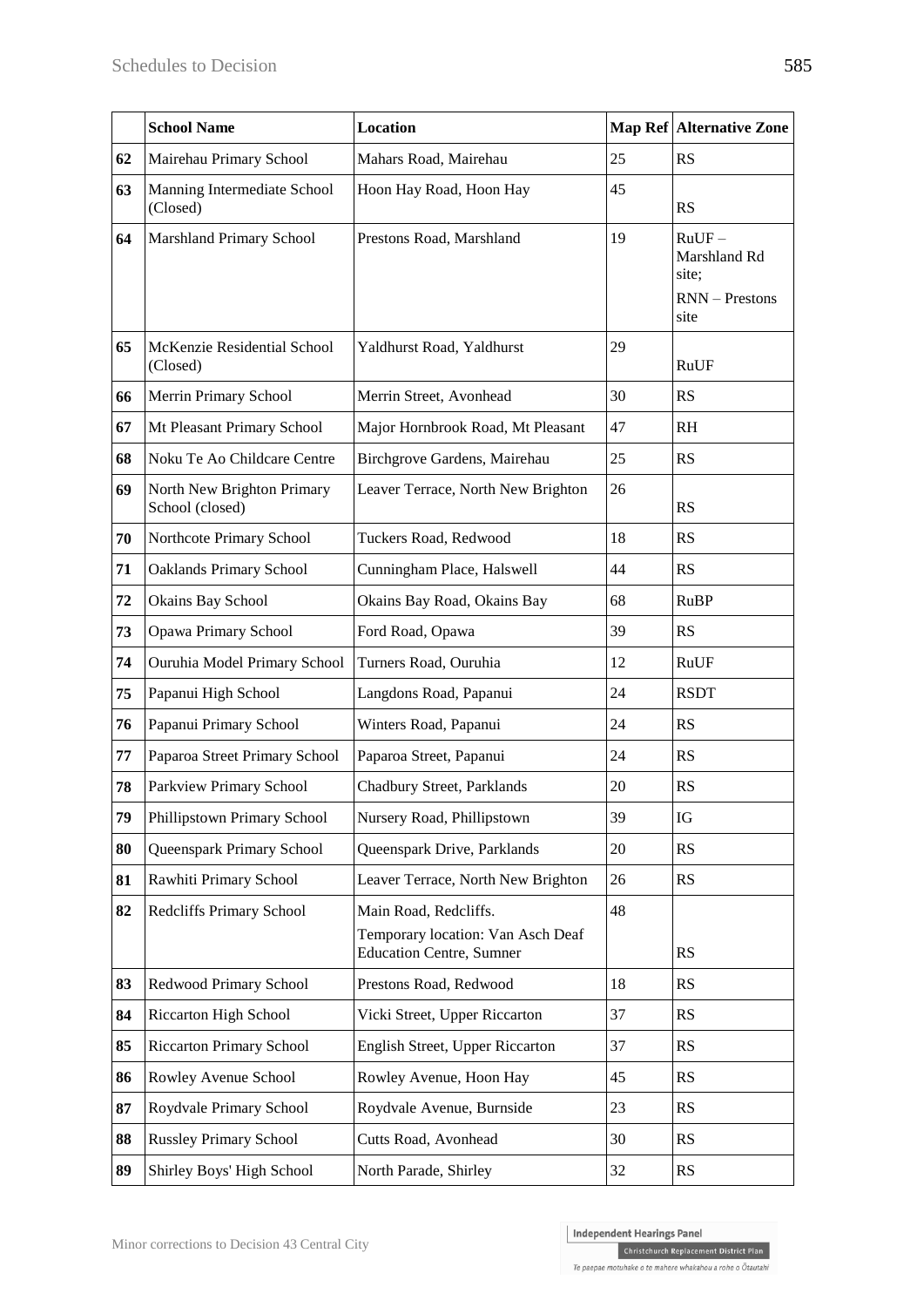|            | <b>School Name</b>                        | Location                                                                                                          |       | <b>Map Ref Alternative Zone</b> |
|------------|-------------------------------------------|-------------------------------------------------------------------------------------------------------------------|-------|---------------------------------|
| 90         | Shirley Intermediate School               | North Parade, Shirley                                                                                             | 32    | <b>RMD</b>                      |
| 91         | <b>Shirley Primary School</b>             | Shirley Road, Shirley                                                                                             | 25    | <b>RS</b>                       |
| 92         | Sockburn Primary School                   | Springs Road, Sockburn                                                                                            | 37    | RS                              |
| 93         | Somerfield Primary School                 | Studholme Street, Somerfield                                                                                      | 46    | RS                              |
| 94         | South Hornby Primary School               | Shands Road, Hornby                                                                                               | 36    | <b>RSDT</b>                     |
| 95         | South New Brighton Primary<br>School      | Estuary Road, South New Brighton                                                                                  | 34    | RS                              |
| 96         | Spreydon Primary School                   | Halswell Road, Hoon Hay                                                                                           | 38    | RS                              |
| 97         | St Albans Primary School                  | Sheppard Place, St Albans                                                                                         | 25/32 | <b>RSDT</b>                     |
| 98         | <b>St Martins Primary School</b>          | Albert Terrace, St Martins                                                                                        | 46    | <b>RH</b>                       |
| 99         | <b>Sumner Primary School</b>              | Colenso Street, Sumner                                                                                            | 48    | RS                              |
| <b>100</b> | Te Kura Kaupapa Māori o Te<br>Whanau Tahi | Lyttelton Street, Spreydon                                                                                        | 45    | <b>RS</b>                       |
|            | 101 Te Kura Kaupapa Māori o<br>Waitaha    | Hassals Lane, Opawa. Temporary<br>location Linwood Intermediate.                                                  | 39    | <b>RSDT</b>                     |
| 102        | Te Pa o Rakaihautu                        | Pavitt Street, Richmond                                                                                           | 32    | <b>RMD</b>                      |
| 103        | <b>Templeton Primary School</b>           | Kirk Road, Templeton                                                                                              | 35    | <b>RS</b>                       |
| 104        | <b>Thorrington Primary School</b>         | Colombo Street, Beckenham                                                                                         | 46    | RS                              |
| 105        | Te Waka Unua Primary School               | Ferry Road, Woolston                                                                                              | 39    | <b>RS</b>                       |
| 106        | <b>Unlimited Discovery School</b>         | Temporary locations: UC, Parkstone<br>Avenue, Ilam and Halswell Residential<br>College, McMahon Drive, Aidanfield | None  |                                 |
| 107        | Van Asch Deaf Education<br>Centre         | Heberden Avenue, Sumner                                                                                           | 48    | <b>RS</b>                       |
| 108        | Waimairi Primary School                   | Tillman Avenue, Papanui                                                                                           | 24    | <b>RS</b>                       |
| 109        | Wainoni Primary School                    | Eureka Street, Aranui                                                                                             | 26    | RS                              |
| <b>110</b> | Wairakei Primary School                   | Wairakei Road, Bryndwr                                                                                            | 24    | RS                              |
| 111        | Waitaha School                            | Kirk Road, Templeton                                                                                              | 35    | <b>RuT</b>                      |
| 112        | Waitakiri Primary School                  | Burwood Road, Burwood                                                                                             | 26    | RS                              |
| 113        | Waitakiri Primary School River<br>Site    | New Brighton Road, Burwood                                                                                        | 26    | <b>RS</b>                       |
| 114        | Waltham Primary School                    | Hastings Street East, Waltham                                                                                     | 39    | <b>RSDT</b>                     |
| 115        | West Spreydon Primary School              | Lyttelton Street, Spreydon                                                                                        | 45    | <b>RS</b>                       |
| 116        | <b>Westburn Primary School</b>            | Waimairi Road, Ilam                                                                                               | 30    | RS                              |
| 117        | Wharenui Primary School                   | Matipo Street, Riccarton                                                                                          | 38    | <b>RMD</b>                      |
| 118        | Yaldhurst Model Primary<br>School         | School Road, Yaldhurst                                                                                            | 29    | <b>RuUF</b>                     |

Christchurch Replacement District Plan Te paepae motuhake o te mahere whakahou a rohe o Ōtautahi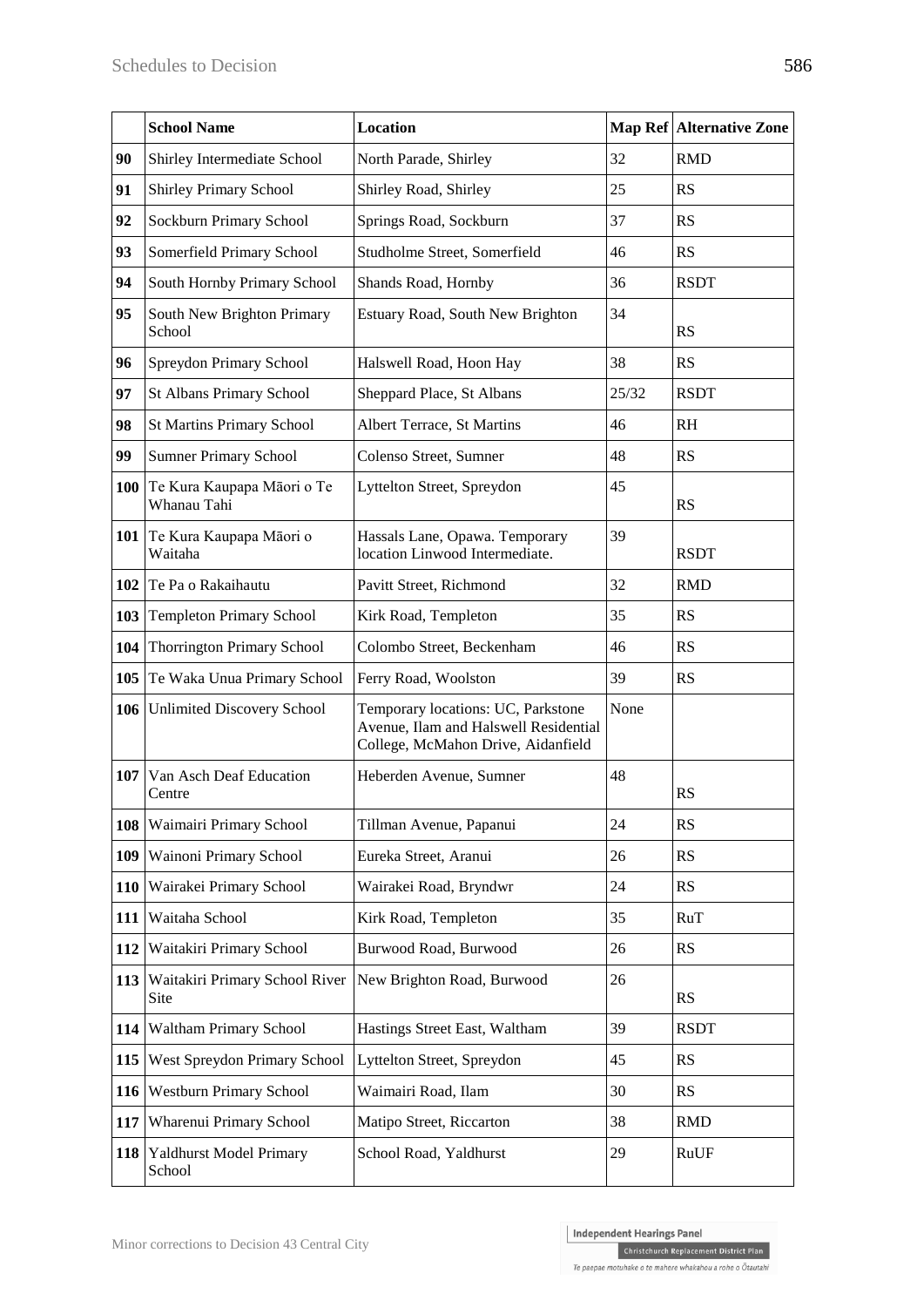# **21.6.7.2 State Integrated Schools**

|                  | <b>School Name</b>                          | <b>Location</b>                | <b>Map Ref</b>    | <b>Alternative</b><br>Zone |
|------------------|---------------------------------------------|--------------------------------|-------------------|----------------------------|
| 1                | Aidanfield Christian                        | Nash Road, Aidanfield          | 44                | RS                         |
| $\boldsymbol{2}$ | Catholic Cathedral College                  | Ferry Road, City               | CC Zoning<br>Map  | <b>CCMU</b>                |
| 3                | Christ the King                             | Greers Road, Burnside          | 31                | RS                         |
| 4                | <b>Christchurch Adventist</b>               | Grants Road, Papanui           | 24                | <b>RMD</b>                 |
| 5                | <b>Emmanuel Christian</b>                   | Sawyers Arms Road, Bishopdale  | 18                | <b>RuUF</b>                |
| 6                | Hillview Christian                          | Wilsons Road, St Martins       | 46                | RS                         |
| 7                | Laidlaw College                             | Condell Avenue, Papanui        | 24                | RS                         |
| 8                | Marian College                              | Barbadoes Street, City         | 39 and CC         | <b>CCMU</b>                |
| $\boldsymbol{9}$ | Middleton Grange                            | Acacia Avenue, Upper Riccarton | 37/38             | RS                         |
| 10               | New Brighton Catholic                       | Lonsdale Street, New Brighton  | 26                | <b>RSDT</b>                |
| 11               | St Francis of Assisi Catholic               | Innes Road, Mairehau           | 25                | RS                         |
| 12               | Our Lady of the Assumption                  | Sparks Road, Hoon Hay          | 45                | RS                         |
| 13               | Our Lady of Victories                       | Main South Road, Sockburn      | 37                | <b>RS</b>                  |
| 14               | Our Lady Star of the Sea                    | Colenso Street, Sumner         | 48                | RS                         |
| 15               | <b>Rudolf Steiner</b>                       | Ombersley Terrace, Opawa       | 46                | RS                         |
| 16               | <b>Sacred Heart</b>                         | Spencer Street, Addington      | 38                | <b>RMD</b>                 |
| 17               | St Albans Catholic                          | Rutland Street, St Albans      | 25                | <b>RSDT</b>                |
| 18               | St Anne's                                   | Ferry Road, Woolston           | 40                | RS                         |
| 19               | St Bede's                                   | Main North Road, Redwood       | 18/24             | RS                         |
| 20               | St Bernadette's                             | Hei Hei Road, Hei Hei          | 36/37             | RS                         |
| 21               | St James'                                   | Rowan Avenue, Aranui           | 33                | <b>RS</b>                  |
| 22               | St Joseph's                                 | Vagues Road, Papanui           | 24                | RS                         |
| 23               | St Mark's                                   | Cholmondeley Avenue, Opawa     | 39                | RS                         |
| 24               | St Mary's                                   | Manchester Street, City        | CC Zoning<br>Maps | <b>RCC</b>                 |
| 25               | St Patrick's                                | Plynlimon Road, Bryndwr        | 31                | RS                         |
| 26               | St Peter's                                  | Fisher Avenue, Beckenham       | 46                | RS                         |
| 27               | St Teresa's                                 | Puriri Street, Riccarton       | 31                | RS                         |
| 28               | St Thomas of Canterbury                     | Middlepark Road, Sockburn      | 37                | RS                         |
| 29               | <b>Stand Childrens' Services</b><br>Village | Glenelg Spur, St Martins       | 46                | R <sub>H</sub>             |
| 30               | Tamariki                                    | St Johns Street, Woolston      | 40                | RS                         |